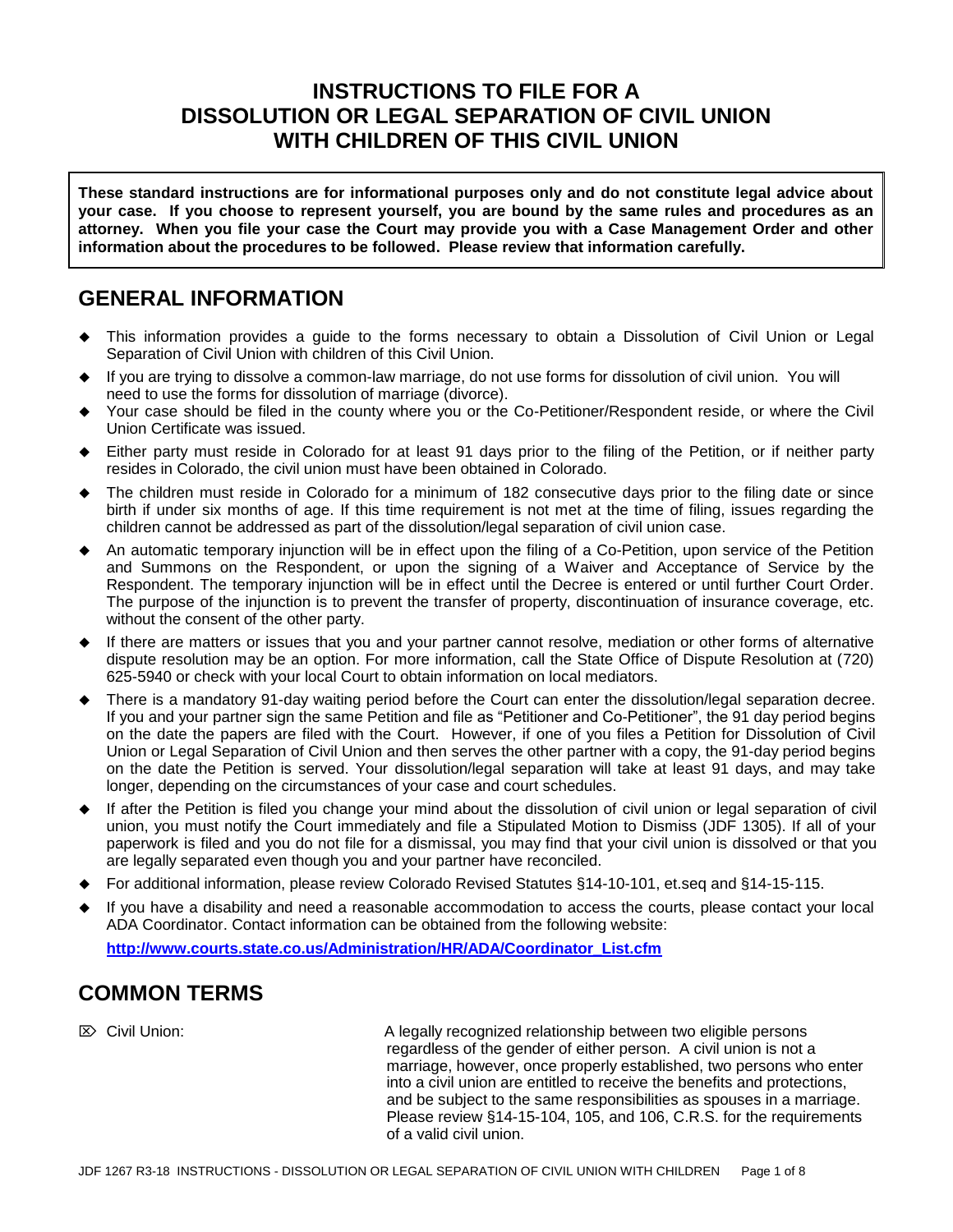| $\boxtimes$ Petition for Dissolution:        | Document officially commences the dissolution proceedings by<br>requesting a Court Order to terminate the civil union and to arrange the<br>terms of allocation of parental responsibilities, child support, division of<br>property and debts, and to award maintenance (partner support), if<br>applicable.                                                                                                                                                                                            |
|----------------------------------------------|----------------------------------------------------------------------------------------------------------------------------------------------------------------------------------------------------------------------------------------------------------------------------------------------------------------------------------------------------------------------------------------------------------------------------------------------------------------------------------------------------------|
| <b>EXP</b> Petition for Legal Separation:    | Document officially commences the legal separation proceeding by<br>requesting a Court Order to arrange the terms of allocation of parental<br>responsibilities, child support, division of property and debts, and<br>payment of maintenance (partner support), if applicable, for the couple<br>to live separately.                                                                                                                                                                                    |
| $\mathbb{Z}$ Petitioner:                     | The person filing the Petition with the Court.                                                                                                                                                                                                                                                                                                                                                                                                                                                           |
| <b>E&gt;</b> Co-Petitioner:                  | The person filing the Petition with the Court together with the<br>Petitioner.                                                                                                                                                                                                                                                                                                                                                                                                                           |
| $\mathbb{Z}$ Respondent:                     | The person served a Petition for Dissolution of Civil Union or Legal<br>Separation of Civil Union who must respond to the allegations of the<br>Petition in order to have his/her desires considered.                                                                                                                                                                                                                                                                                                    |
| $\mathbb{Z}$ Parental Responsibilities:      | This term includes both parenting time and decision-making<br>responsibilities regarding the children. (The term "Custody" is no longer<br>used.)                                                                                                                                                                                                                                                                                                                                                        |
| $\mathbb{Z}$ Decree:                         | A final order of the Court.                                                                                                                                                                                                                                                                                                                                                                                                                                                                              |
| $\mathbb{Z}$ Service of Process:             | The official means by which a party is notified that a document has<br>been filed against him/her and provided a copy of the document and a<br>description of the person's rights and obligations as a party to the<br>case.                                                                                                                                                                                                                                                                             |
| <b>E&gt;</b> Diligent Efforts:               | Efforts to locate an individual to complete personal service; including<br>contacting friends, family, business associates; completing an internet<br>search; and attempting personal service by a process server, police<br>department or sheriff's office.                                                                                                                                                                                                                                             |
| $\boxtimes$ Hearing Date:                    | The date that the Petitioner and Respondent must appear in Court.                                                                                                                                                                                                                                                                                                                                                                                                                                        |
| $\boxtimes$ Child Family Investigator:       | A court-appointed individual who will evaluate independently the<br>issues for the best interest of the child and report his/her findings to<br>the Court.                                                                                                                                                                                                                                                                                                                                               |
| $\mathbb{Z}$ Mediation:                      | A confidential process whereby a trained neutral third party assists<br>disputing parties to reach their own resolution.                                                                                                                                                                                                                                                                                                                                                                                 |
| <b>E&gt;</b> Alternative Dispute Resolution: | A process that allows parties to resolve their dispute without litigating<br>the matter in court.                                                                                                                                                                                                                                                                                                                                                                                                        |
| $\mathbb{Z}$ Emancipation:                   | Emancipation occurs when the last or only child reaches the age of<br>19, unless the child is still in high school, in which case support<br>continues until the end of the month following graduation; or until the<br>child(ren) otherwise emancipate as may be determined by the Court.<br>Child support may be changed or amended upon motion of a party<br>when any of the children reach 19 so that the overall child support<br>obligation is reduced. See §14-10-115(13), C.R.S. for exceptions. |
| $\triangleright$ May:                        | In legal terms, "may" is defined as "optional" or "can".                                                                                                                                                                                                                                                                                                                                                                                                                                                 |
| $\mathbb{Z}$ Shall:                          | In legal terms, "shall" is defined as "required".                                                                                                                                                                                                                                                                                                                                                                                                                                                        |

### **If you do not understand this information, please contact an attorney. You may also contact the Family Court Facilitator at your local courthouse, if one is available in your Judicial District.**

## **FEES**

The filing fee is \$230.00. If you are unable to pay the filing fee, you must complete the Motion to File without Payment and Supporting Financial Affidavit (JDF 205) and submit it to the Court along with supporting documentation, e.g. pay stubs, bank statements. Once you submit the completed JDF 205 form and a blank Order (JDF 206), the Court will decide whether you need to pay the filing fee.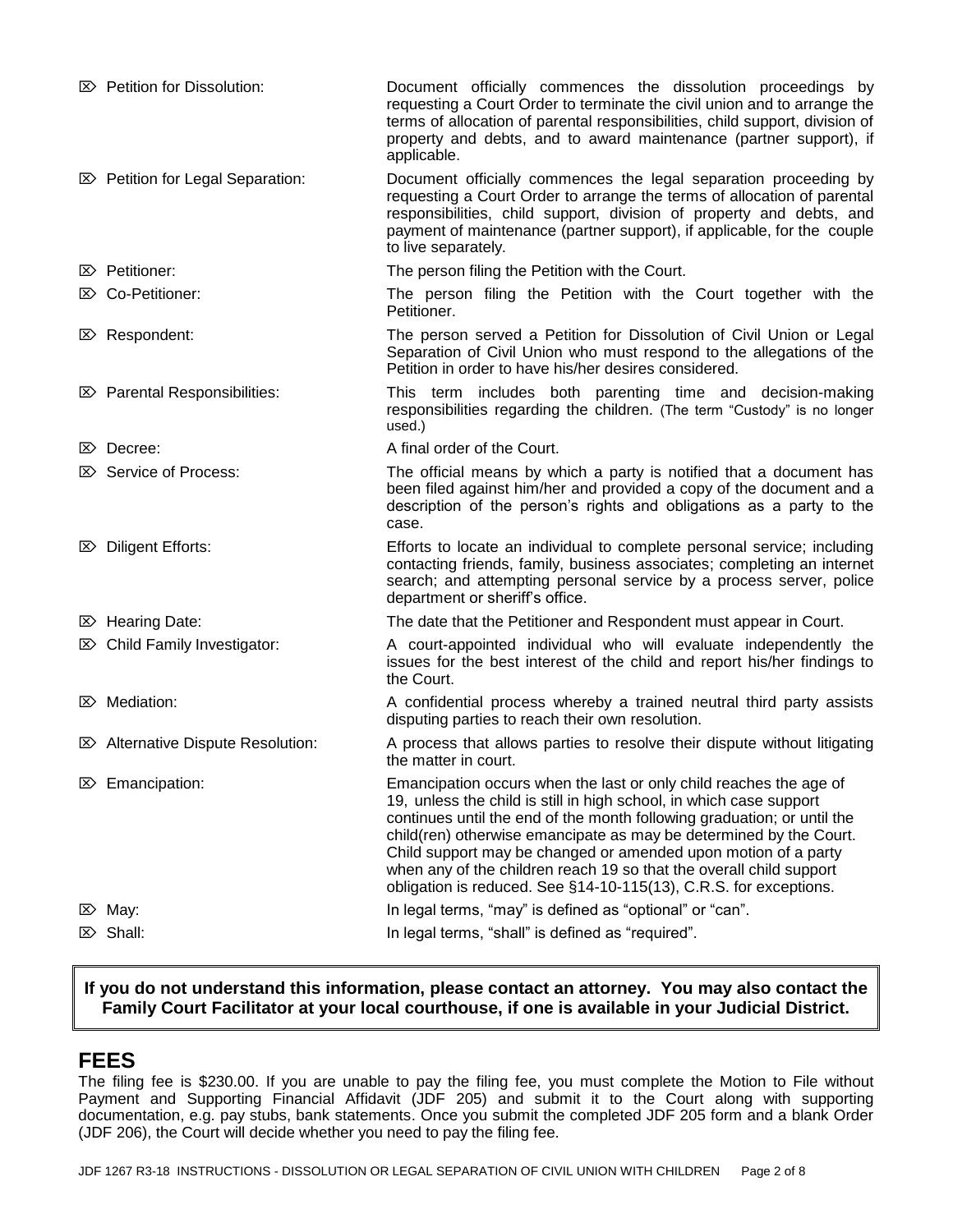**The Court may require mediation or parenting classes and may require these fees to be paid upon the filing of the case.**

Other fees that a party to the case may encounter are as follows:

| $\Box$ Response                                    | \$116.00                                     |
|----------------------------------------------------|----------------------------------------------|
| $\Box$ Service Fees                                | Varies (not payable through or to the Court) |
| $\Box$ Certification Fee                           | \$20.00                                      |
| $\Box$ Copies of Documents (Documents on File)     | \$.75 per page or \$1.50 if double sided     |
| $\Box$ Copies of Documents (Documents not on File) | \$.25 per page or \$.50 if double sided      |

## **FORMS**

To access a form online go to **[www.courts.state.co.us](http://www.courts.state.co.us/)** and click on the **"Forms"** Tab. The packet/forms are available in PDF, WORD or EXCEL by selecting **Divorce, Family Matters, Civil Unions – Civil Union (Dissolution) - Dissolution or Legal Separation WITH Children**. You may complete a form online and print or you may print it and type or print legibly in black ink.

### **You may need all or some of these forms. Read these instructions carefully to determine what forms you may need.**

| <b>JDF 1000</b> | Case Information Sheet                                                                 |
|-----------------|----------------------------------------------------------------------------------------|
| <b>JDF 1250</b> | Petition for Dissolution of Civil Union or Legal Separation                            |
| <b>JDF 1251</b> | Summons for Dissolution of Marriage or Legal Separation                                |
| JDF 1252        | Response                                                                               |
| <b>JDF 1104</b> | Certificate of Compliance with Mandatory Financial Disclosures                         |
| <b>JDF 1111</b> | <b>Sworn Financial Statement</b>                                                       |
| <b>JDF 1273</b> | Parenting Plan (Civil Union)                                                           |
| <b>JDF 1256</b> | Separation Agreement (Civil Union)                                                     |
| <b>JDF 1257</b> | Decree of Dissolution of Civil Union or Legal Separation                               |
| <b>JDF 1117</b> | <b>Support Order</b>                                                                   |
| <b>JDF 1120</b> | Notice of Domestic Relations Initial Status Conference                                 |
| <b>JDF 1121</b> | Notice of Domestic Relations Status Conference                                         |
| <b>JDF 1122</b> | Instructions to Set a Hearing and to Complete a Notice of Hearing or Status Conference |
| <b>JDF 1123</b> | Notice to Set Hearing                                                                  |
| <b>JDF 1124</b> | Notice of Hearing                                                                      |
| <b>JDF 1125</b> | Mandatory Disclosure - Form 35.1                                                       |
| <b>JDF 1126</b> | Court Authorization for Financial Disclosure                                           |
| <b>JDF 1129</b> | <b>Pretrial Statement</b>                                                              |
|                 |                                                                                        |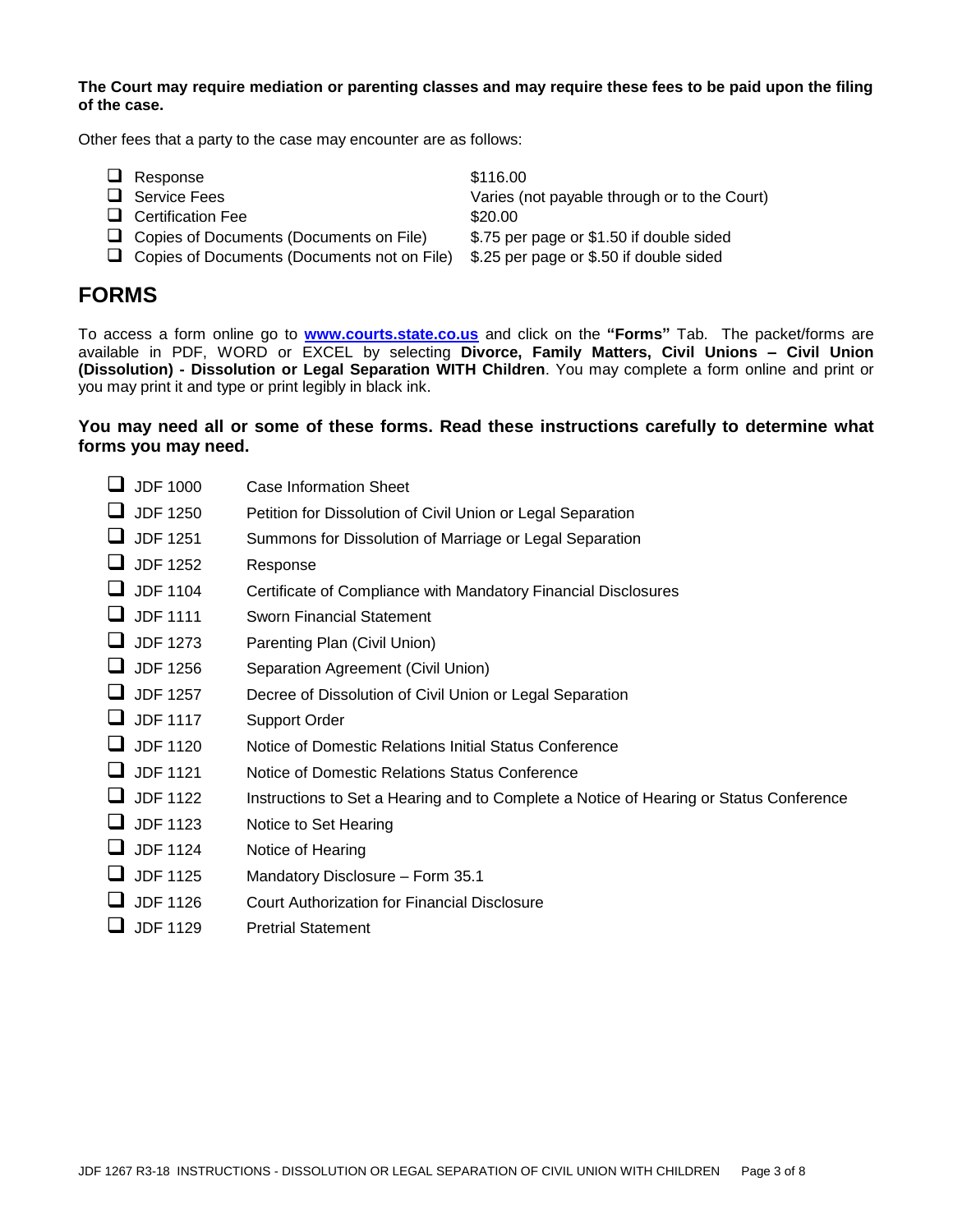# **STEPS TO FILING YOUR CASE**

### **Step 1**: **Complete Initial Forms.**

Selecting these instructions indicates that you are planning on filing for a Dissolution of Civil Union or Legal Separation of Civil Union with Children of this Civil Union. You are filing jointly as Petitioner and Co-Petitioner, or you are filing as Petitioner and naming your partner as "Respondent" if he/she is not agreeable to the Dissolution of Civil Union or Legal Separation of Civil Union. The caption below needs to be completed on all forms filed. **Make sure that you make a copy for your own records of all of the forms you file with the Court.**

| District Court<br>Court Address:                       | County, Colorado |                 |                  |  |  |  |
|--------------------------------------------------------|------------------|-----------------|------------------|--|--|--|
| In re the Civil Union of:                              |                  |                 |                  |  |  |  |
| Petitioner:                                            |                  |                 | COURT USE ONLY A |  |  |  |
| and                                                    |                  |                 |                  |  |  |  |
| Co-Petitioner/Respondent:                              |                  |                 |                  |  |  |  |
| Attorney or Party Without Attorney (Name and Address): |                  |                 | Case Number:     |  |  |  |
| Phone Number:                                          | E-mail:          |                 |                  |  |  |  |
| <b>FAX Number:</b>                                     | Atty. Reg. $#$ : |                 |                  |  |  |  |
|                                                        |                  | <b>Division</b> | Courtroom        |  |  |  |
| <b>NAME OF FORM</b>                                    |                  |                 |                  |  |  |  |

### **Case Information Sheet (JDF 1000):**

 $\Box$  Please complete all sections of this required form.

### **Petition for Dissolution of Civil Union or Legal Separation of Civil Union (JDF 1250):**

- $\Box$  Please complete all sections of this form.
- $\Box$  This form must be signed either by both parties if filing together or by the party filing the form.
- $\Box$  If one party desires to have a prior name restored, that person must indicate that fact on the Petition (sections 19 and 20). If the Respondent requests a name change, he or she must file a signed and notarized response requesting the name change.

**Summons for Dissolution of Civil Union or Legal Separation of Civil Union (JDF 1251):**

- Only complete the Summons if you named your partner the Respondent on the Petition and your partner did not sign the Petition.
- □ Complete all sections in the caption and check either Dissolution of Civil Union or Legal Separation of Civil Union in the appropriate box. The Court will date and sign the form when it is filed.

### **Step 2: You are Ready to File your Case with the Court**.

Provide the Court with the Petition, Case Information Sheet, and Summons, if applicable. If the Petition has not been signed, you will sign the Petition and other documents at this time.

- $\Box$  Pay the \$230.00 filing fee.
- When you file your Petition, the Court may provide you with a date for an Initial Status Conference or you may be required to schedule the conference yourself.
- Review the Court's Case Management Order and other information to determine what you need to do next. *Please read the information to inform you about the various procedures and timelines.*

### **Step 3: Serve the Dissolution of Civil Union or Legal Separation of Civil Union Papers only if both parties did not file as Petitioner/Co-Petitioner.**

It is important that you have your partner served as quickly as possible as the mandatory 91 day waiting period will not start until your partner is officially served with the Petition and Summons.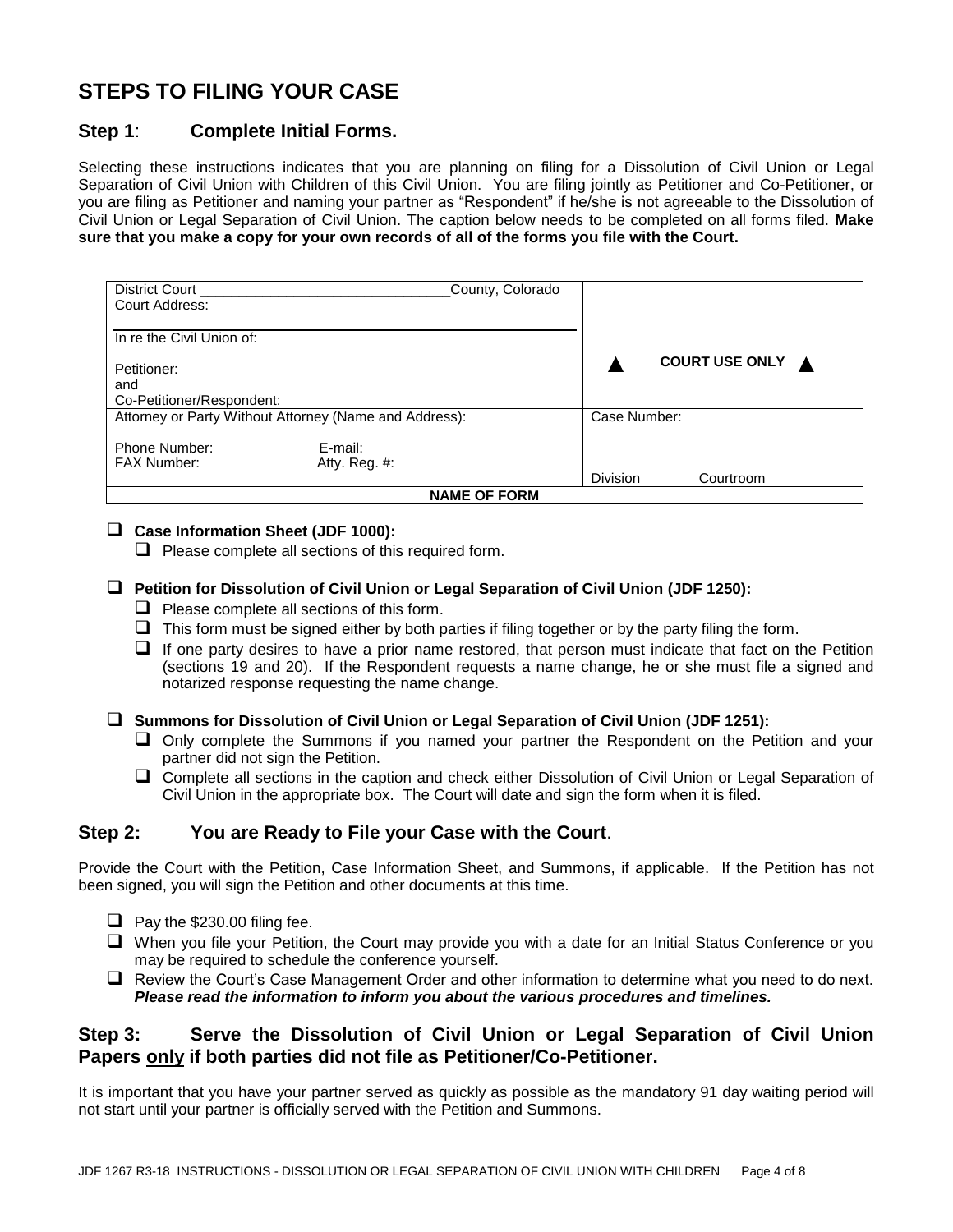- $\Box$  Once you have filed your Petition, the Court will provide you with a signed summons to serve your partner.
- The Court may require you to provide a copy of the Case Management Order and other information to the other party.
- $\Box$  If you received a date for an Initial Status Conference, you must provide notice to all parties. This conference shall take place no later than 42 days from the filing of the Petition.

#### $\Box$  Service options:

#### **Waiver and Acceptance of Service:**

- $\Box$  This is the easiest form of service. However, your partner must be willing to accept the dissolution/legal separation papers and sign the waiver.
- $\Box$  Have your partner sign the Original Waiver and Acceptance of Service form on the back of the Summons before a Court Clerk or Notary Public.
- $\Box$  File the signed original waiver with the Court.

#### **Personal Service:**

- $\Box$  Select the Sheriff's Department, a private process server, or someone you know over the age of 18 who is not involved in the case, and who knows the rules of service to serve the Respondent.
- $\Box$  Provide the process server with the Petition and Summons.
- $\Box$  The process server will need to return the completed return of service to the Court for filing, or return it to you to bring and file with the Court.

#### **Service by Mail or Publication:**

- $\Box$  If you do not know where your partner is, you will need to use this method of service and should file these forms with the Court as soon as possible.
- $\Box$  You must make diligent efforts to locate the other party before selecting this option for service. See Instructions JDF 1300 for additional information regarding service by publication.
- Service by mail or publication shall be allowed **only** upon approval by the Court. If this process is necessary, complete forms JDF 1301 and 1302.

### **RESPONDENT FILES A RESPONSE**

The Respondent may file a response to the Petition. Filing fee is \$116.00

The purpose of the response is for the Respondent to state in writing if he/she agrees or disagrees with the information in the Petition, and mail a copy to the other party. All fees paid are non-refundable.

- $\Box$  The Response form is JDF 1252.
- $\Box$  The Respondent must file the original with the Court a mail a copy to the Petitioner.

## **COMPLETE ADDITIONAL FORMS BEFORE YOUR INITIAL STATUS CONFERENCE OR AS IDENTIFIED IN THE CASE MANAGEMENT ORDER**

The forms that you may need to finalize your case are identified on the next few pages. Take your time and make sure you have all current and necessary information to complete the forms accurately, as these forms provide valuable information to the Court upon which to order allocation of parental responsibilities, child support, division of property and debts, and partner support/maintenance, if applicable.

#### **Mandatory Disclosure – Form 35.1 (JDF 1125):**

This form identifies the documents that each party must provide to one another within 42 days after service of the Petition.

- The documents identified in the Mandatory Disclosure form **do not** need to be filed with the Court, **unless ordered by the Court except for the Sworn Financial Statement and Child Support Worksheets.**
- $\Box$  If a party does not timely provide the Mandatory Disclosures to the other party, the Court may impose sanctions.

#### **Certificate of Compliance with Mandatory Financial Disclosures (JDF 1104):**

The purpose of this form is for each party to acknowledge to the Court that they provided the mandatory disclosure documents to the other party. This form must be filed with the Court within 42 days after the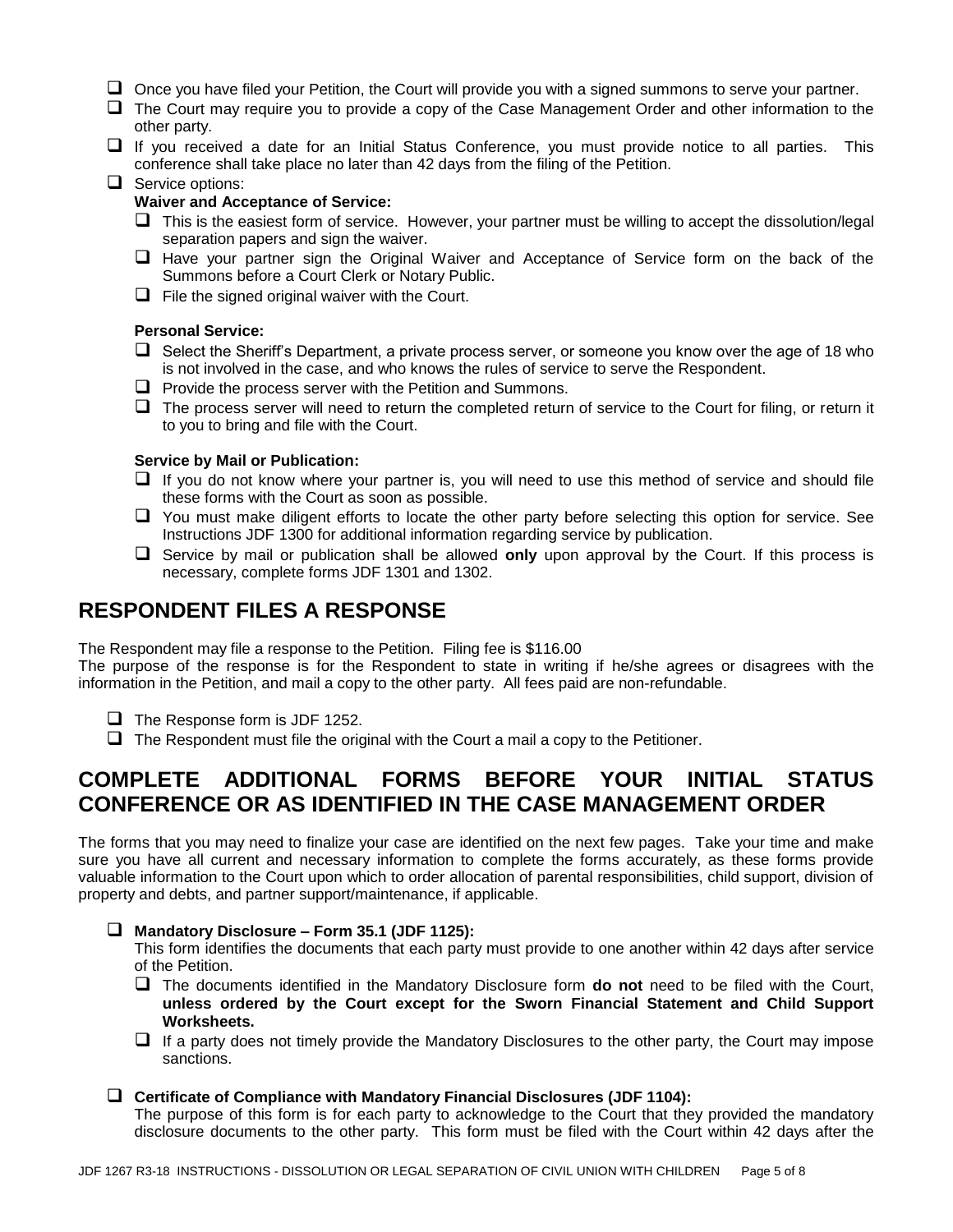Petition was signed by the other party, the other party signed the Waiver and Acceptance of Service, or the other party was served with the dissolution/legal separation Petition and Summons.

- **Each party must complete and file a Certificate of Compliance with the Court when the mandatory disclosures documents have been provided to the other party.** If you did not provide all of the mandatory disclosure items, please state why on this form.
- $\Box$  Complete all sections on this form.
- Complete the Certificate of Service portion identifying the method selected to provide the other party with a copy of this document.
- $\Box$  Send the other party the information you have identified on the form.

#### **Sworn Financial Statement (JDF 1111):**

**This document must be filed within 42 days of service on the Respondent or 42 days after filing as Co-Petitioners.** You must provide true and complete information to the Court about your assets, debts, and income. You can be assessed a fine or jailed for providing false information. In addition, your case can be reopened due to fraud. Complete and file with the Court a Supporting Schedules for Assets (JDF 1111SS), only if applicable to your case.

- **Each party must complete their own Financial Statement and all sections must be completed.**
- The Financial Statement must contain current personal and financial information to determine whether the Separation Agreement is fair to each party. Failure of a party to file a Sworn Financial Statement may result in a refusal by the Court to enter a Final Decree or the Court may impose sanctions against the party who does not file the required paperwork.
- $\Box$  The form must be signed in the presence of a Court Clerk or Notary Public.

#### **Parenting Plan (Civil Union) (JDF 1273):**

- $\Box$  Please complete all sections of this form and make sure all issues are addressed. If any unique situations exist, identify them in Section F – "Other Terms".
- $\Box$  The Parenting Plan should identify only those parties who will have court-ordered parenting time and decision-making responsibilities. Day care/babysitting arrangements do not need to be specifically identified on this form.
- $\Box$  Please indicate if this is a full or partial parenting plan.
	- **If this is a partial parenting plan you or the other party must complete JDF 1129 – Pretrial Statement.** The purpose of this form is for you or the other party to identify to the Court what issues have not been resolved
- $\Box$  Each party should re-read the parenting plan to be sure that it accurately represents what you and the other party have agreed to regarding the children or what you and the other party do not agree to.

**Parenting education classes may be required by the Court. This information should be in the Case Management Order or other information provided by the Court at the time the Petition is filed.**

#### **Separation Agreement (Civil Union) (JDF 1256):**

The purpose of this form is to identify in writing what issues you and the other party have settled on regarding maintenance (partner support) for either party and for the disposition of property and debt. The Court must follow the separation agreement as it pertains to the parties themselves and to property, unless the Court finds the agreement unconscionable, in which case it may order the parties to submit a revised agreement.

- $\Box$  Complete all sections of this form either together or individually depending on the level of agreement and make sure all issues are addressed. If any unique situations exist, identify them in section  $4 -$ "Other Terms".
- $\Box$  Please indicate if this is a full or partial agreement.
	- **If this is a partial agreement you or the other party must complete JDF 1129 – Pretrial Statement.** The purpose of this form is for you or the other party to identify to the Court the issues that have not been resolved.
- $\Box$  Each party should re-read this form to ensure that it accurately represents what you and your partner have agreed to.

#### **Child Support Worksheets:**

Use the information from each of your Sworn Financial Statements to complete the appropriate worksheet.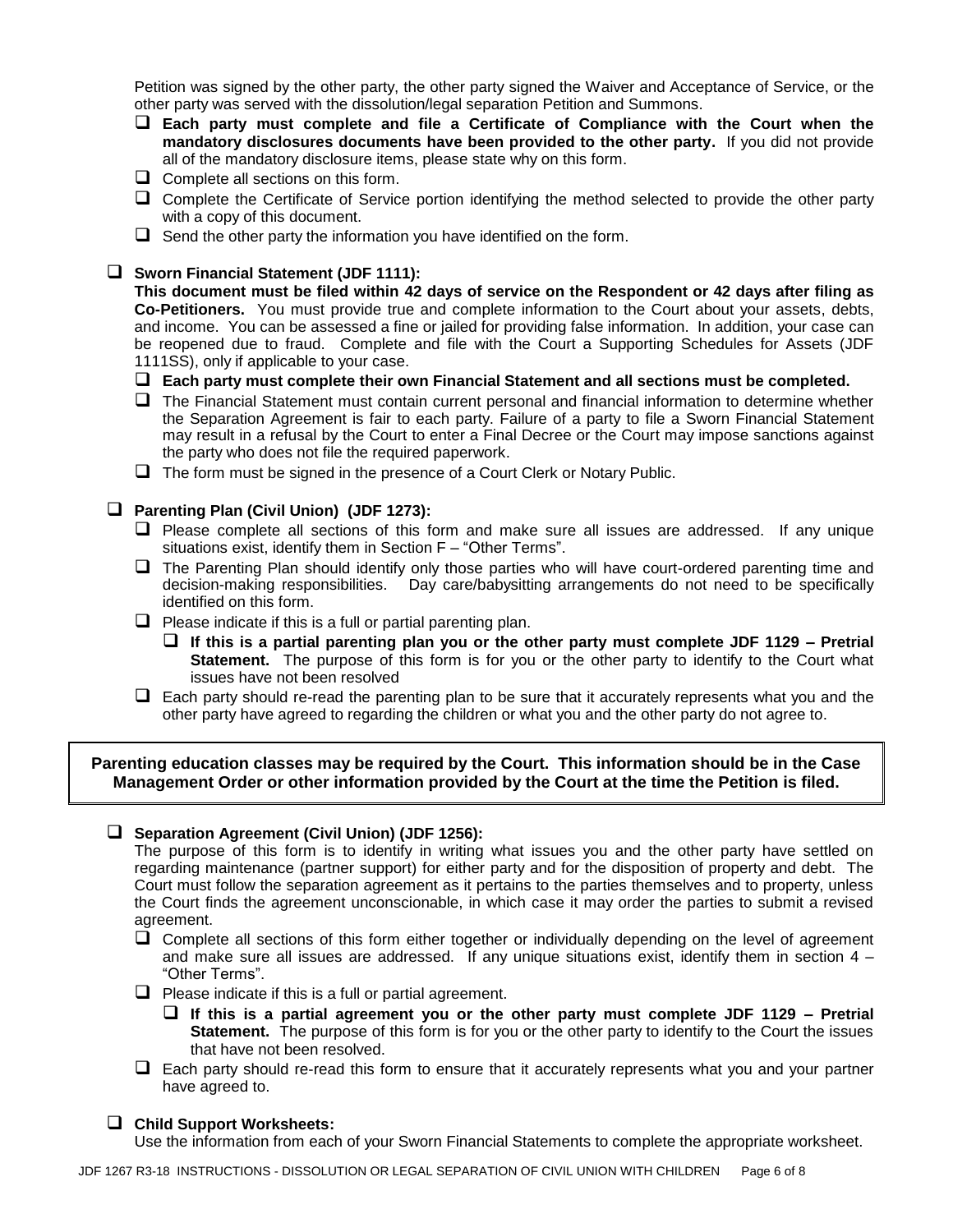**Automatic Calculation Option:** New child support guidelines became effective on January 1, 2014. Software for electronically calculating child support based on the new guidelines can be found at **[www.courts.state.co.us](http://www.courts.state.co.us/) – Go to "Self Help/Forms" > "All Forms and Instructions" > "Divorce, Family Matters, Civil Unions." The link for [Calculate Child Support/Maintenance](https://www.courts.state.co.us/Forms/Forms_List.cfm?Form_Type_ID=94) is located under the "Custody & Child Support" section.**

□ Complete a Certificate of Service (JDF 1313) indicating that you have provided the other party with a copy of your completed Child Support Worksheet.

**Decree of Dissolution of Civil Union or Legal Separation of Civil Union (JDF 1257):**

- $\Box$  Complete the caption and any sections that apply to your case.
- $\Box$  Provide the Court with the number of copies you would like. If you want any of the copies to be certified, you will need to provide the Court with \$20.00 per certified copy.
- $\Box$  The Magistrate or Judge will complete the rest of the Decree and give you and your partner a signed copy.
- **If you or the Co-Petitioner/Respondent is requesting to have a name changed/restored, please complete this section on the Decree. Identify the restored name you or the Co-Petitioner/Respondent is requesting.**
- **Support Order (JDF 1117):**
	- $\Box$  Complete the caption and the sections about the parties and children.
	- $\Box$  The Magistrate or Judge will complete the remaining sections of the Support Order and give you and your partner a signed copy.

# **SETTING STATUS CONFERENCE OR HEARING DATES**

Please review the Instructions to Set a Hearing and to Complete a Notice of Hearing or Status Conference Form (JDF 1122). It is important to notify the other party of the future status conference or hearing by completing the appropriate forms and sending the other party a copy.

- $\Box$  If the Court has provided you with specific information on how to schedule a status conference or hearing in a Case Management Order you received at the time of filing, follow those procedures.
- $\Box$  If the Court provided you with a date for a status conference when you filed your petition or at an initial status conference and both parties were not present, follow step 3 only.

## **DETERMINE THE COURT'S PROCEDURE FOR TEMPORARY ORDERS**

Temporary Orders are optional for parties. When you meet with the Family Court Facilitator, Magistrate, or Judge during an Initial Status Conference you should discuss this issue, or you may request the Court to make temporary decisions about property, debts, allocation of parental responsibilities, child support, and partner support/maintenance, if applicable, by requesting a Temporary Orders Hearing. A Motion for Temporary Orders (JDF 1106) can not be filed without prior approval of the Court pursuant to Colorado Rule of Civil Procedure  $16.2(c)(4)(B)$ .

## **COURT HEARING**

The Judge or Magistrate will grant your dissolution/legal separation by entering an Order/Decree as to division of property, debts, parenting time, child support, and maintenance, if any.

- $\Box$  A short hearing is required if you have children and both parties are not represented by an attorney. You may want to check with the Court to determine if both parties are required to appear.
- $\Box$  You will receive a copy of the Final Decree and Support Order following the hearing.
- $\Box$  Provide the Court with a self-addressed stamped envelope to receive a copy of the Order/Decree. If a Court is mandatory e-file, self-addressed stamped envelopes may not be required.
- $\Box$  If your address has changed since you initially filed your case, please provide this information to the Court in writing.